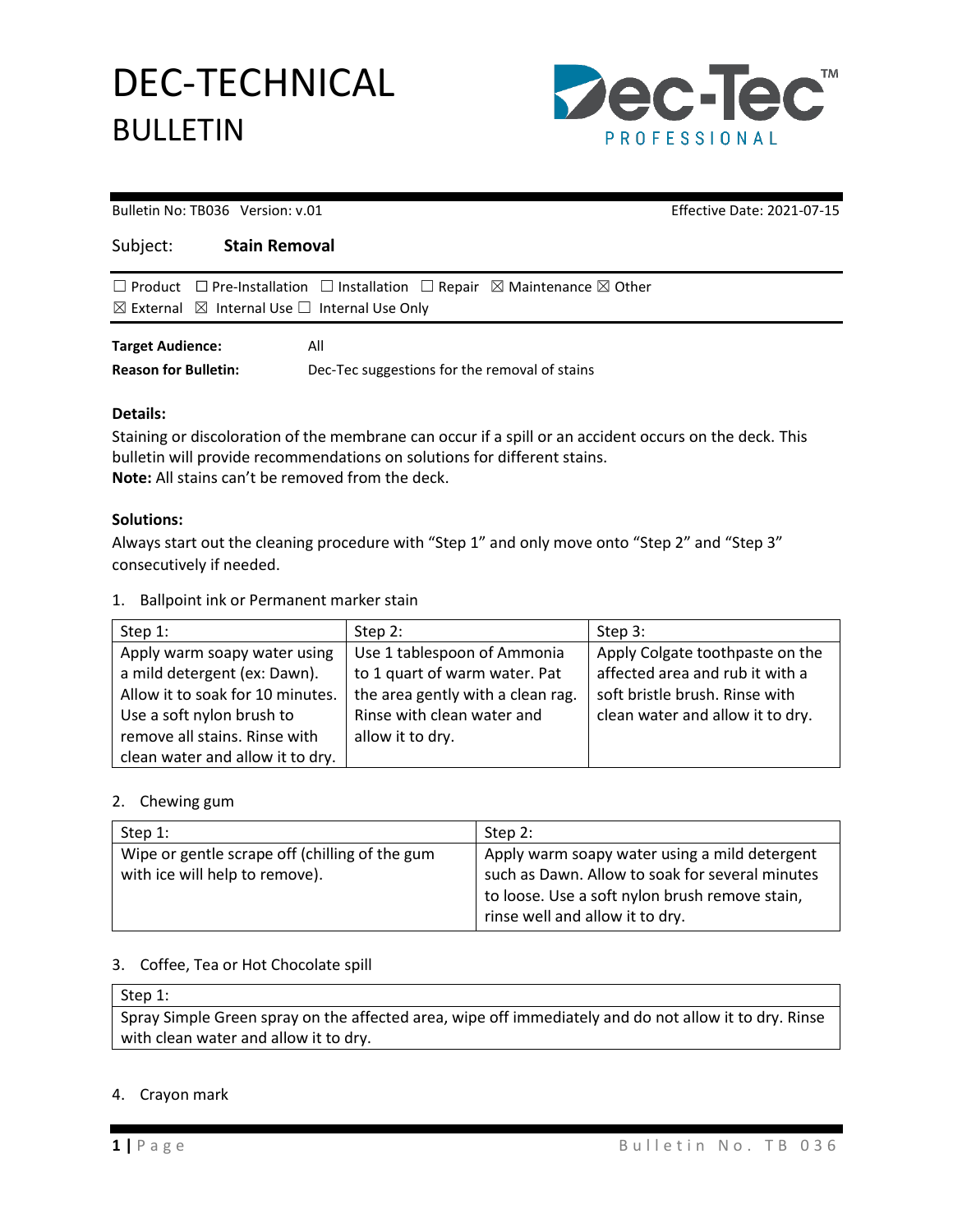# DEC-TECHNICAL BULLETIN



| Step 1:                | Step 2:                                          |
|------------------------|--------------------------------------------------|
| Wipe off excess crayon | Spray Simple Green spray on the affected area,   |
|                        | wipe off immediately and do not allow it to dry. |
|                        | Rinse with clean water and allow it to dry.      |

# 5. Grease – animal fat or oil

| Step 1:                        | Step 2:                                          |
|--------------------------------|--------------------------------------------------|
| Wipe off the animal fat or oil | Spray Simple Green spray on the affected area,   |
|                                | wipe off immediately and do not allow it to dry. |
|                                | Rinse with clean water and allow it to dry.      |

# 6. Dirt

| Step 1:                                            | Step 2:                                          |
|----------------------------------------------------|--------------------------------------------------|
| Apply warm soapy water using a mild detergent      | Spray Simple Green spray on the affected area,   |
| (ex: Dawn). Allow it to soak for 10 minutes. Use a | wipe off immediately and do not allow it to dry. |
| soft nylon brush to remove all stains. Rinse with  | Rinse with clean water and allow it to dry.      |
| clean water and allow it to dry.                   |                                                  |

# 7. Ketchup or Mustard

| Step 1:                                            | Step 2:                                          |
|----------------------------------------------------|--------------------------------------------------|
| Apply warm soapy water using a mild detergent      | Spray Simple Green spray on the affected area,   |
| (ex: Dawn). Allow it to soak for 10 minutes. Use a | wipe off immediately and do not allow it to dry. |
| soft nylon brush to remove all stains. Rinse with  | Rinse with clean water and allow it to dry.      |
| clean water and allow it to dry.                   |                                                  |

## 8. Latex Paint

| Step 1:                                            | Step 2:                                          |
|----------------------------------------------------|--------------------------------------------------|
| Apply warm soapy water using a mild detergent      | Spray Simple Green spray on the affected area,   |
| (ex: Dawn). Allow it to soak for 10 minutes. Use a | wipe off immediately and do not allow it to dry. |
| soft nylon brush to remove all stains. Rinse with  | Rinse with clean water and allow it to dry.      |
| clean water and allow it to dry.                   |                                                  |

## 9. Mildew or Wet leaves

| Step 1:                                           | Step 2:                                          |
|---------------------------------------------------|--------------------------------------------------|
| Mix 1 tablespoon of ammonia to 1 quart of warm    | Spray Simple Green spray on the affected area,   |
| water. Dip a clean rag in the mix and gently pat  | wipe off immediately and do not allow it to dry. |
| the affected area, not rub. Rinse area with clean | Rinse with clean water and allow it to dry.      |
| water and allow it to dry.                        |                                                  |